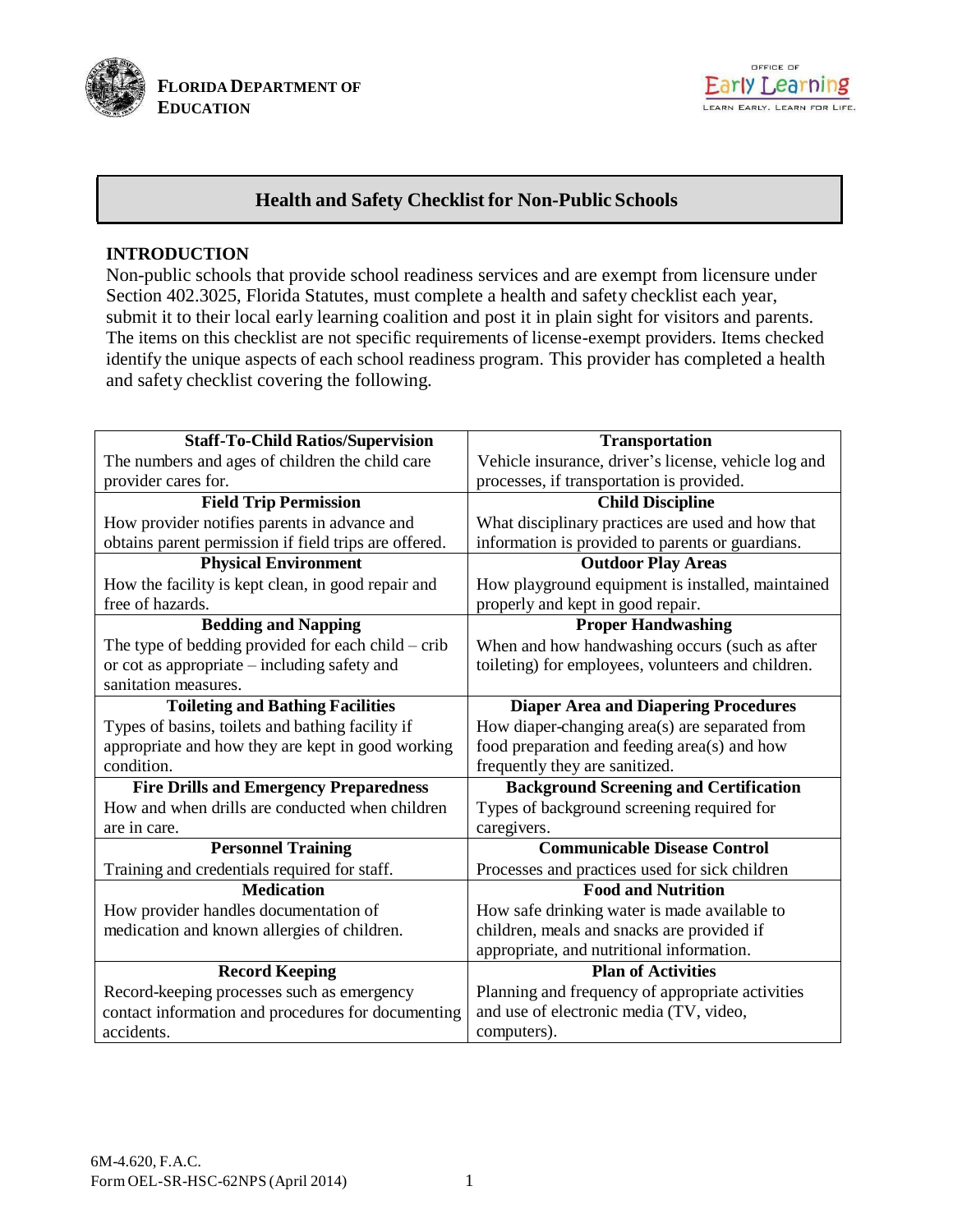| <b>PROVIDER INFORMATION</b> |       |
|-----------------------------|-------|
| Provider Name:              |       |
| Address:                    |       |
| Accredited By:              |       |
| Checklist Completed By:     | Date: |

The items on this checklist are not specific requirements of license-exempt providers. Items checked identify the unique aspects of *each school readiness program.*

# **PLEASE CHECK ALL THAT APPLY**

### **Supervision and Access**

- $\Box$  1. Minimum staff-to-children ratio standards are maintained at all times for school readiness programs.
- $\Box$  2. Direct supervision (within hearing and sight) is maintained at all times including during naps, changing diapers, toileting, bathing, changing clothes and when isolated due to a communicable disease.
- $\Box$  3. Child care personnel are assigned a specific group of children to supervise and be present with at all times.
- $\Box$  4. The operator of the facility is 21 years of age or older.
- $\Box$  5. All child care personnel are 16 years of age or older, unless under direct supervision and are not counted for the purpose of calculating staff-to-children ratios.
- $\Box$  6. Foster grandparents are not counted in staff-to-children ratios.
- $\Box$  7. Volunteers who do not meet the credential requirement and/or work less than 20 hours per week are not counted in staff-to-children ratios.
- $\Box$  8. The facility provides the custodial parent or legal guardian access, in person and by telephone, to the child care facility during the facility's normal hours of operation or during the time the child is in care.

### **Transportation and Field Trip Permission**

- $\Box$  1. Children are not transported at this facility in any vehicle.
- $\Box$  2. This facility does not participate in field trips.
- $\Box$  3. Written parental permission is obtained prior to field trip or transportation activity.
- $\Box$  4. Vehicle(s) has appropriate single-limits liability insurance as required by S. 316.615(4), F.S., and complies with vehicle safety standards.
- $\square$  5. Seat belts and/or proper child safety restraints are used and vehicle capacity is appropriate when transporting children.
- $\Box$  6. The driver of vehicle transporting children has a valid Florida driver's license and a current first aid and infant/child CPR certification.
- $\Box$  7. The personnel record contains a copy of all driver(s) physician certification granting medical approval to operate a vehicle.
- $\Box$  8. Procedures, which include a log and thorough inspection, are in place to account for all children being transported in the vehicle. The log is retained for a minimum of four months.
- $\Box$  9. Communication devices and contact information for all children are kept in the vehicle at all times.
- $\Box$ 10. Emergency care plans, supplies and/or required medication are available for children being transported.

# **Child Discipline/Discipline Policy**

- $\Box$  1. Written disciplinary practices of the program are provided to parents/legal guardians at time of enrollment.
- $\Box$  2. Discipline methods are not severe, humiliating or frightening to children or associated with food, rest and/or toileting.
- $\Box$  3. Corporal or physical punishment is not used.
- $\Box$  4. Children are not denied opportunities for physical activity as a form of punishment.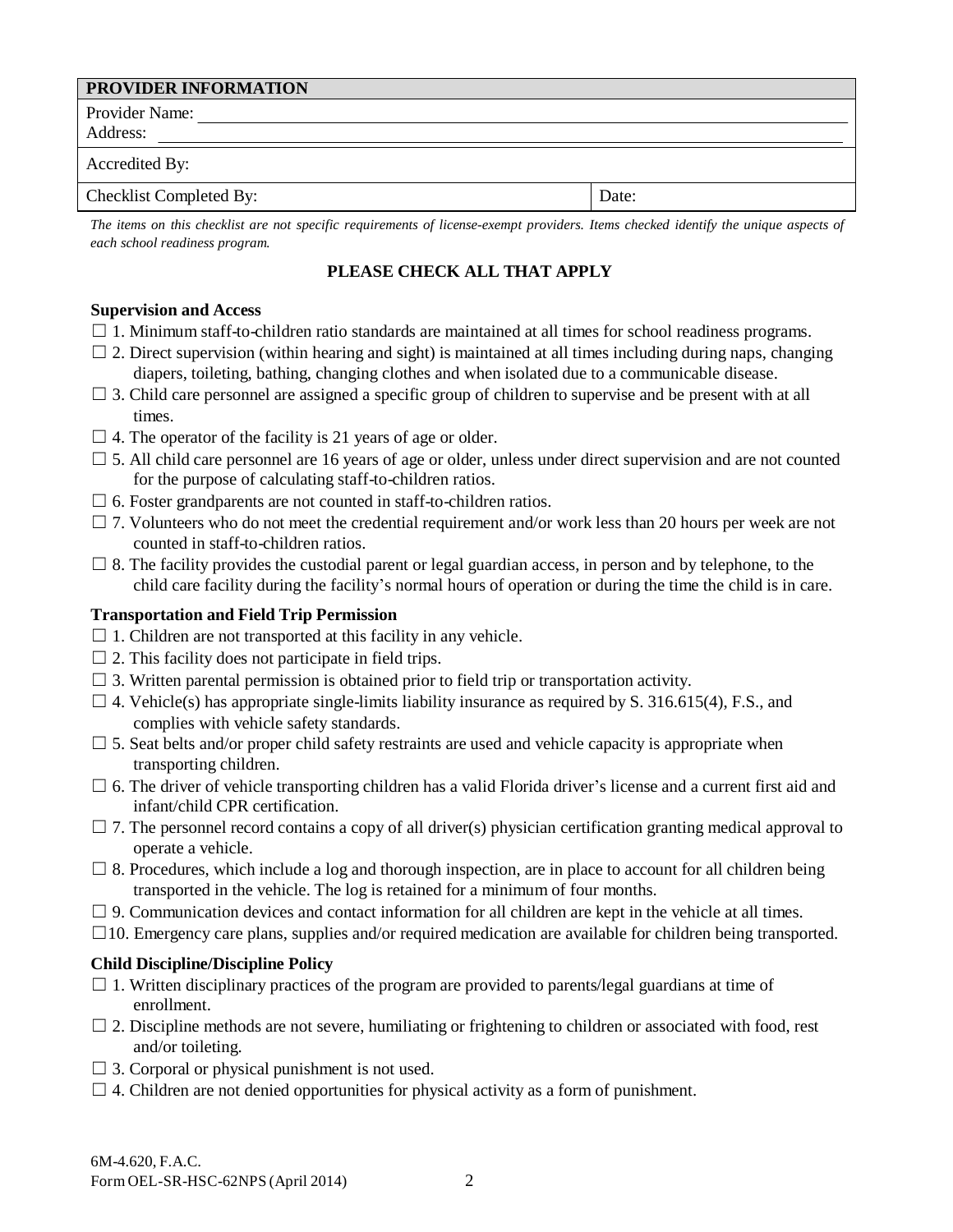## **Physical Environment**

- $\Box$  1. The facility is in good repair, clean, free from vermin infestation, and health and safety hazards.
- $\Box$  2. Toys, equipment and furnishings are clean, safe, sanitary and in good repair.
- $\Box$  3. All potentially harmful items including cleaning supplies, flammable products, poisonous, toxic and hazardous materials are labeled and stored out of children's reach.
- $\Box$  4. Narcotics, alcohol or other impairing drugs are not permitted on the premises.
- $\Box$  5. Firearms or weapons are not permitted within any building or vehicle, or on any person on the premises, excluding law enforcement officers.
- $\Box$  6. Smoking is not allowed on premises.
- $\Box$  7. An inside temperature of 65 to 82 $\degree$ F is maintained at all times.
- $\square$  8. At least one working telephone is available to all child care personnel during hours of operation.
- $\Box$  9. The facility maintains a minimum of 35 square feet of usable indoor floor space for each child.

### **Outdoor Play Areas and Equipment**

- $\Box$  1. The outdoor play area is shaded, clean and free of litter, nails, glass and other hazards.
- $\Box$  2. The outdoor play area is enclosed by a fence that is four feet high or higher.
- $\Box$  3. Outdoor play equipment and surfaces are in good repair and activities are safe.
- $\Box$  4. A certified lifeguard or equivalent is always present if the program utilizes a swimming pool that exceeds three feet in depth or uses a beach or lake areas for water activities.
- $\Box$  5. There is an appropriate amount of usable, safe and sanitary outdoor play area. Calculations for outdoor play area are at the rate of 45 square feet per child. (Urban child care facilities may substitute indoor for outdoor play space.)

### **Bedding and Nap/Sleep**

- $\Box$  1. Safe and sanitary bedding that includes individual beds, cots, cribs, playpens, mattresses or floor mats are provided for each child and positioned at least 18 inches apart.
- $\Box$  2. Floor mats are at least one-inch thick and covered with an impermeable surface.
- $\Box$  3. Children up to 1 year of age are in their own crib, port-a-crib or playpen.
- $\Box$  4. Child care personnel ensure that young infants who are not capable of rolling over on their own are positioned on their back on a firm surface when napping and sleeping.
- $\Box$  5. Double or multi-deck cribs, cots or beds are not used.
- $\Box$  6. If cribs are used, bar spacing does not exceed 2 3/8 inches and all cribs meet Title 16, Parts 1219 and 1220 Code of Federal Regulations (anti-loosening devices on crib hardware, durable mattress supports, no traditional drop-side cribs and others).

#### **Proper Handwashing**

 $\Box$  1. Employees, volunteers and children wash their hands with soap and running water, drying thoroughly, immediately following personal hygiene procedures for themselves, or when assisting others (including diapering), after outdoor play, and before preparing food or administering medication.

#### **Toileting and Bathing Facilities**

- $\Box$  1. Toilets and sinks are accessible, in good working condition, clean and sanitized.
- $\Box$  2. Platforms and stools have surfaces that can be easily cleaned and sanitized.
- $\Box$  3. Running water, toilet paper, soap, trashcans, and disposable towels or working hand drying machines are available and within reach of children.
- $\Box$  4. Potty chairs are cleaned and sanitized after each use.
- $\Box$  5. At least one bathing facility is available. *(This does not apply to programs serving only school-age children.)*

# **Diaper Area and Diapering Procedures**

 $\Box$  1. Diaper-changing area has impermeable surface and is cleaned with sanitizing solution or disinfected after each use.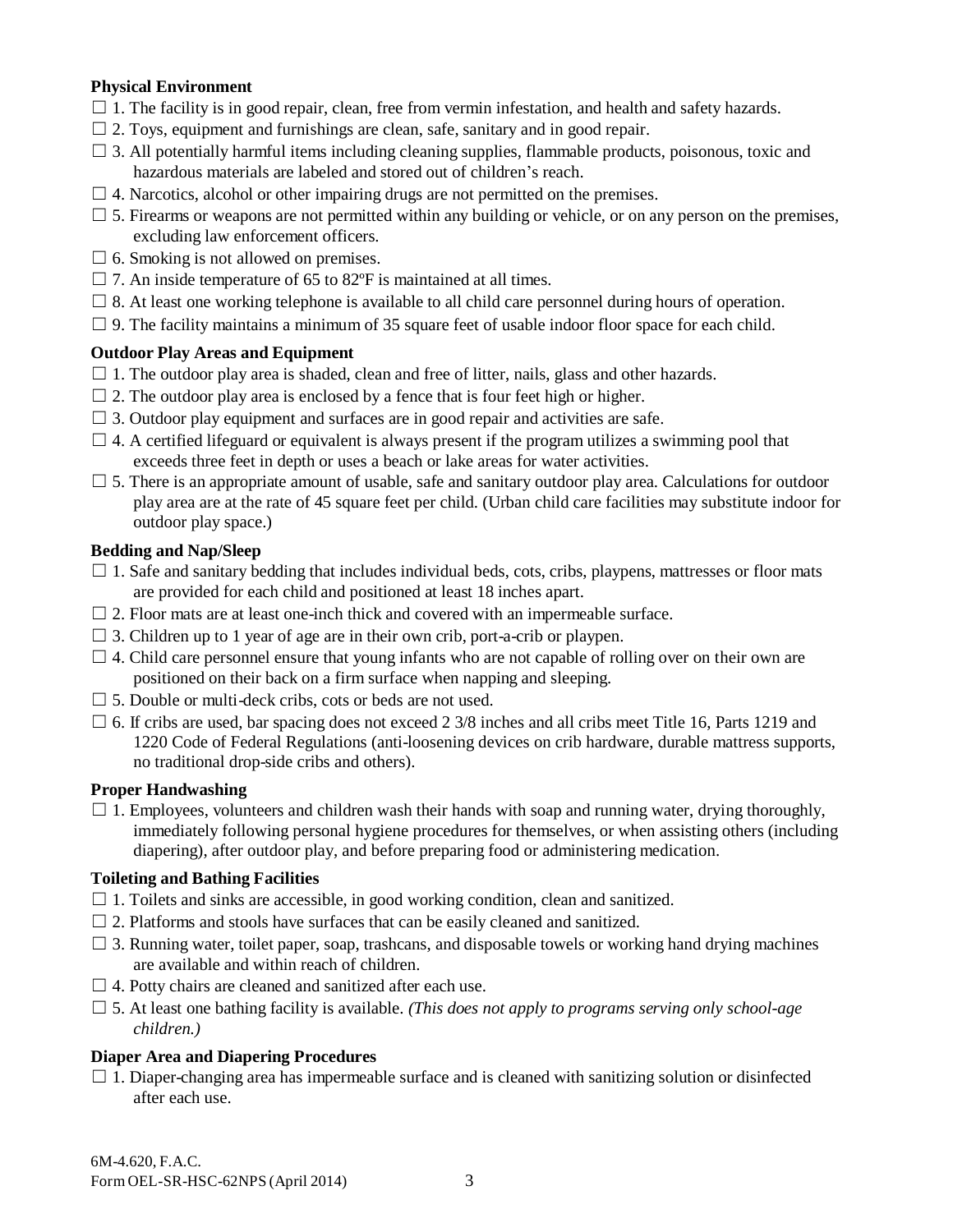- $\Box$  2. There is an ample supply of clean diapers, clothing and linens at all times, which are changed or removed promptly when soiled or wet.
- $\Box$  3. Diaper-changing area(s) are physically separated from food preparation, food service and feeding area(s).
- $\Box$  4. Diapers, disposable or cloth, are placed in separate, covered, lined containers not accessible to children.
- $\Box$  5. Soiled diapers are placed in containers that are emptied and sanitized when containers are full and at least once daily.
- $\Box$  6. A sink with running water is available in the room where infants or children with special needs in diapers are in care or in an adjoining room that opens into it.

# **Fire Drills and Emergency Preparedness**

- $\Box$  1. Exit areas are clear in accordance with fire-safety regulations.
- $\Box$  2. At all times, a fully equipped first aid kit, as defined in Rule 65C-22.004(2)(c), Florida Administrative Code, is kept on the premises and in vehicles used for transporting children.
- $\Box$  3. Local fire authorities conduct an annual fire inspection of the facility.
- $\Box$  4. Fire drills are conducted at various dates and times when children are in care, including one during naptime and one with an alternate evacuation route.
- $\Box$  5. Fire drills are conducted at least once a month.
- $\Box$  6. A current attendance record accompanies staff out of the building during a drill or actual evacuation, and is used to account for all children.
- $\Box$  7. A written emergency preparedness plan is available and includes procedures the facility takes during a fire, lockdown and inclement weather.
- $\Box$  8. Emergency preparedness drills are conducted at various dates and times when children are in care.
- $\Box$  9. The address and directions to the facility and emergency phone numbers, including ambulance, fire, police, poison control center and the Florida Abuse Hotline, are posted near all phones.
- $\Box$  10. An emergency evacuation plan is posted in each room diagramming safe routes for exit from each area.

## **Background Screening and Certifications**

- $\Box$  1. Level II background screening is conducted through the Department of Children and Families (DCF) for all child care personnel. *(Volunteer and Employee Criminal History System screenings are not sufficient.)*
- $\Box$  2. At least one staff member who has infant and child cardiopulmonary resuscitation (CPR) certification is present at all times. Number of staff members with this training: .
- $\Box$  3. At least one staff member who has a valid first aid certification is present at all times. Number of staff members with this training:
- $\Box$  4. The facility has current documentation of staff CPR and first aid certifications.
- $\Box$  5. Employment references of child care personnel are checked at time of hire.

# **Personnel Training**

Note: The items below do not apply to occasional or part-time support staff or those who do not work with children.

- $\Box$  1. All child care personnel have documentation of completing the DCF 40-clock-hour introductory course in child care, unless exempt under S.  $402.305(2)(d)(1)$ , F.S.
- $\Box$  2. Child care personnel begin their training within 90 days of employment and complete it within one year.
- $\Box$  3. All child care personnel complete five clock hours or .5 documented continuing education units of training in early literacy and language development of children from birth to 5 years of age, as approved by DCF (not applicable to school-age programs).
- □ 4. All child care personnel complete 10 clock hours of in-service training annually. *(The 40-hour* introductory training Parts I and II may be used to meet this for the first fiscal year of employment.)
- $\Box$  5. The facility has a credentialed director *(credential approved and issued by DCF)* who is onsite a majority of hours that the facility is in operation.
- $\Box$  6. The child care operator has completed a minimum of eight hours of basic training in serving children with disabilities within five years after employment (either as part of the Introductory Training Part II Special Needs Appropriate Practices or as part of annual in-service training).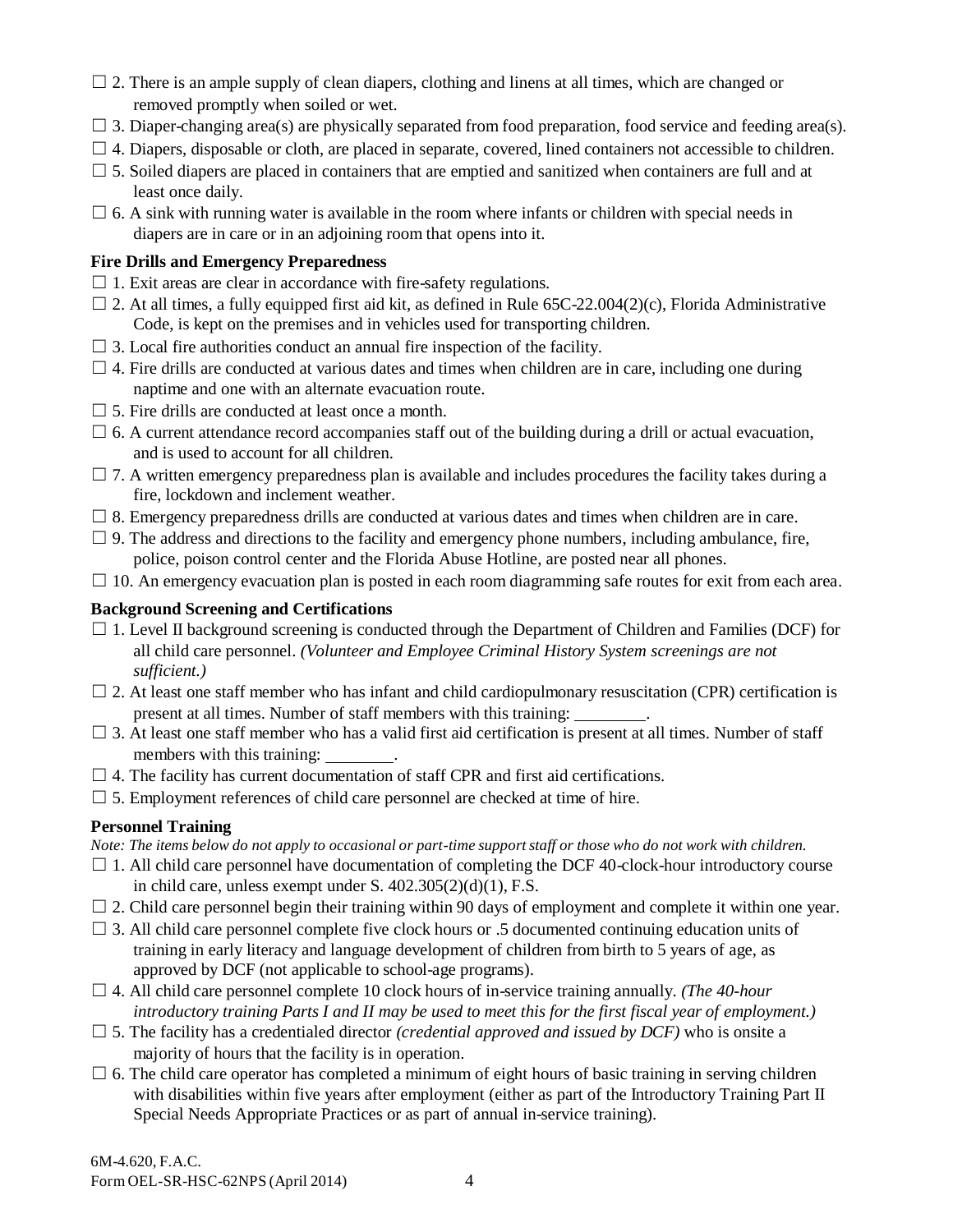### **Communicable Disease Control**

- $\Box$  1. Children, personnel or any other person suspected of having a communicable disease is removed from the facility or placed in an isolation area until removed.
- $\Box$  2. The isolation area is adequately ventilated, heated and equipped with a bed, mat or cot and materials that can be cleaned and sanitized or disinfected easily; linens are changed after each use.
- $\Box$  3. A child who has an easily transmittable condition is not permitted in the facility until treatment has been completed and verified.
- $\Box$  4. Child care personnel notify local county health department immediately of any suspected outbreak of communicable disease and follow the health department's direction.
- $\Box$  5. The facility provides parents with detailed information regarding causes, symptoms and transmission of the influenza virus each year during the months of August and September.

# **Medication**

- $\Box$  1. This facility does not administer medication and it is not kept on the premises.
- $\Box$  2. The facility has written authorization from the parent or legal guardian to administer medication.
- $\Box$  3. Prescription and non-prescription medication are not expired, in original containers, appropriately labeled, dispensed according to directions on labels, documented and stored in area not accessible to children.
- $\Box$  4. The child's file documents known allergies and personnel are made aware of all children with allergies.

### **Food and Nutrition**

Note: The facility is not required to provide food, but can arrange with the parent or guardian to provide for a child's *meal/snacks.*

- $\Box$  1. Safe drinking water is available to children at all times, including during outdoor play.
- $\Box$  2. Meals and snacks provided by the facility meet daily nutritional needs of children according to the USDA MyPlate. *Copies of the USDA My Plate can be found at the website [http://www.choosemyplate.gov.](http://www.choosemyplate.gov/)*
- $\Box$  3. Special food restrictions, including food allergies, are shared with child care personnel and posted in a conspicuous location.
- $\Box$  4. Children are either fed individually or supervised at meals/snacks and are offered age-appropriate food.
- $\Box$  5. All breast milk and infant formula remaining in bottles after feeding are discarded within one hour.
- $\Box$  6. The temperature of heated foods and bottles is tested before giving to children to prevent injury.
- $\Box$  7. Facility provides sufficient seating so that children are seated at tables for meals.

# **Record Keeping**

- $\Box$  1. Emergency contact information, immunization records and required health examination records are obtained and kept current for all children.
- $\Box$  2. Daily attendance of children is recorded and maintained, documenting when each child enters and departs each day.
- $\Box$  3. All accidents and incidents that occur at the facility are documented and shared with the parent or legal guardian on the day they take place.

# **Plan of Activities**

- $\Box$  1. The facility prepares and implements a written daily plan of various age-appropriate activities that include active and quiet play and limit electronic media time (television, videos, movies or computer games).
- $\Box$  2. The written plan of activities includes an age-appropriate program (implemented periodically) that assists children in preventing and avoiding physical and mental abuse.